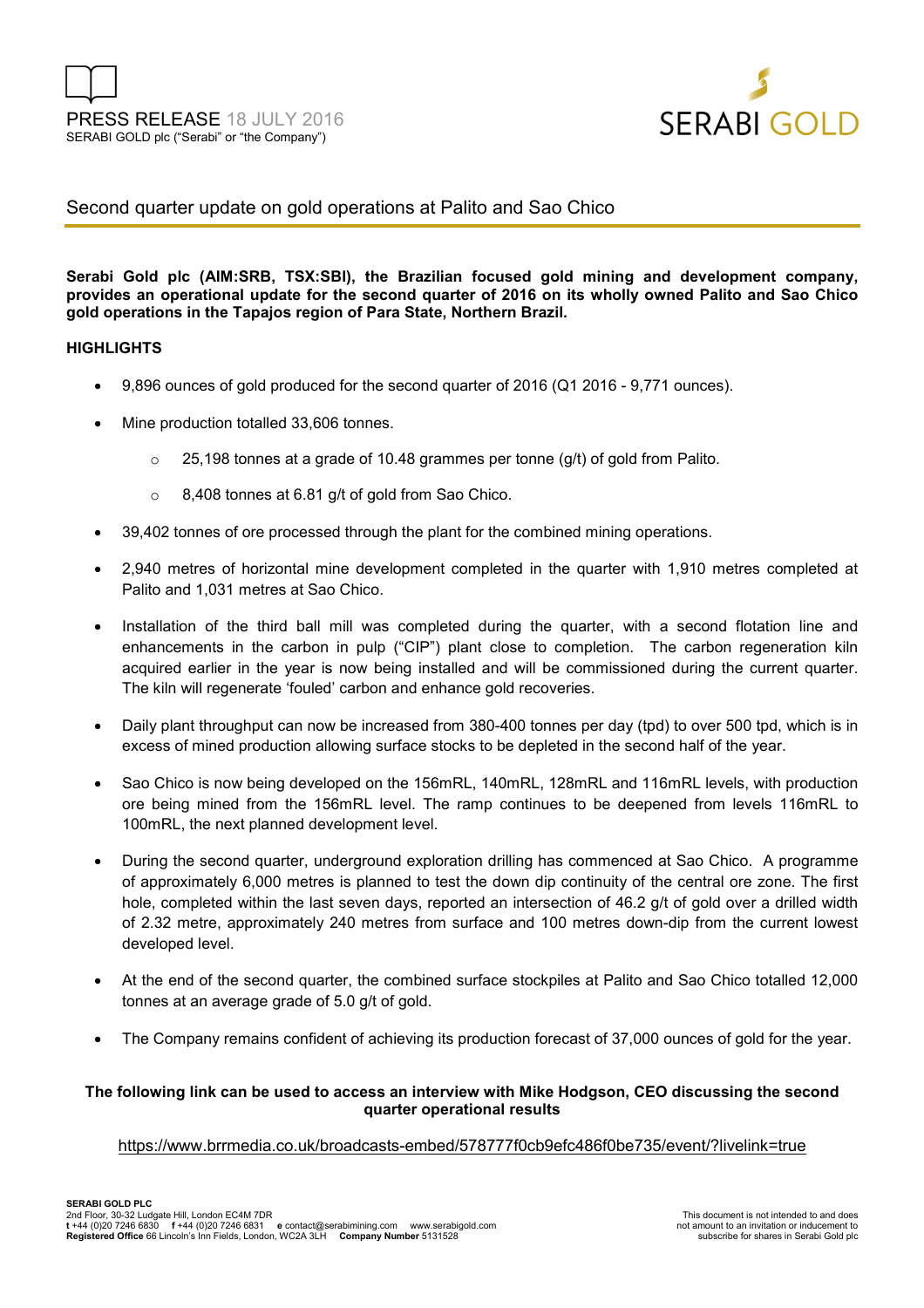



**Mike Hodgson, CEO, said:** 

*"This has been another strong quarter of production, with a further improvement over what had been a very good first quarter. It is very satisfying that we improved the gold production of the first quarter without the benefit of the third ball mill. Having experienced a short delay in the commissioning of this mill, I am pleased to report it is now operational, but to exceed our target, again, with just two mills operating is a great success.* 

*"With production for each of the first two quarters being close to 10,000 ounces, we remain comfortably inline to achieve our guidance of 37,000 ounces for the year. During the third quarter, we will have the additional benefit of the final plant enhancements, and we will use the additional plant capacity to further run down our surface stockpiles.* 

*"Palito continues to perform admirably, with mined grades for the quarter averaging over 10 g/t of gold which is consistent with most months since the operations began. The introduction of two new mining sectors, Senna and Chico da Santa, are providing increased options for mining. Underground mines, especially smaller ones, live or die by development and having multiple faces is the only way to establish stability and avoid the 'boom-bust' production that can otherwise often be a problem. With four sectors of the mine now in development, as well as underground diamond drilling ongoing, we are establishing numerous new mining fronts, especially in the upper levels. These have the advantage of being in close proximity to existing mine infrastructure and will not require any new ramp development.* 

*"At Sao Chico, ore development and production continue much as planned. As explained last quarter, we have made a concerted effort to quickly deepen the ramp in the central zone to secure immediate production. I am pleased to say we have made good progress and with the 156mRL, 140mRL, 128mRL and, 116mRL now all developed, we have secured the source of production for the remainder of 2016 and for 2017.* 

*"Additionally, underground exploration drilling at Sao Chico has commenced. The purpose is to test the down dip continuation of the central ore shoot below the 100mRL as well as to the east and west along strike, areas which remain quite open. Ore discoveries along strike have the obvious advantage that the ramp is already in place. The first drill hole completed within the past week recorded an intersection of 46.2 g/t of gold over a drilled width of 2.32m, located approximately 240 metres from surface and 100 metres down-dip from the current lowest developed level. We are delighted with this result.* 

*"As reported last quarter, the plant has now been expanded to allow the processing of the significant surface ore stockpiles. These stockpiles were accumulated as a result of the initial limitations in the capacity of the gold processing plant. We did experience a short delay in the commissioning of a third ball mill following the failure of a main bearing in mill number 2, but we were fortunate to be able to use the identical bearing from mill number 3 to keep the plant at full operational capacity. This is not a usual breakdown, and whilst it delayed the commissioning of mill number 3 by one month, it illustrates the need for contingency when operating in relatively remote areas. Despite that setback we still achieved our forecast gold production.* 

*"With ball mill number 3 now operational and final plant improvements close to completion, current daily plant throughput can be increased from 380-400 tpdto over 500 tpd. This is in excess of mine production levels, allowing surface stocks to be depleted during the second half of the year, and in the longer term the increased capacity establishes much needed contingency within the process plant".* 

#### **Results**

Total production for the second quarter of 2016 was 9,896 ounces<sup>(1)</sup> of gold, generated from the processing of the run of mine ("ROM") ore from the Palito and Sao Chico Mines, combined with the Palito surface coarse ore and the stockpiled flotation tailings accumulated from Palito mine production in 2014.

Gold production for the second quarter came from the processing of 39,402 tonnes of hard rock ROM ore from the Palito and Sao Chico Mines with an average grade of 8.17 g/t of gold. The total mined ore for the same period was 33,606 tonnes with an average grade of 9.56 g/t of gold. In addition to the ROM ore, an additional 6,354 tonnes of flotation tailings with a grade of 2.80 g/t of gold was processed through the cyanidation plant.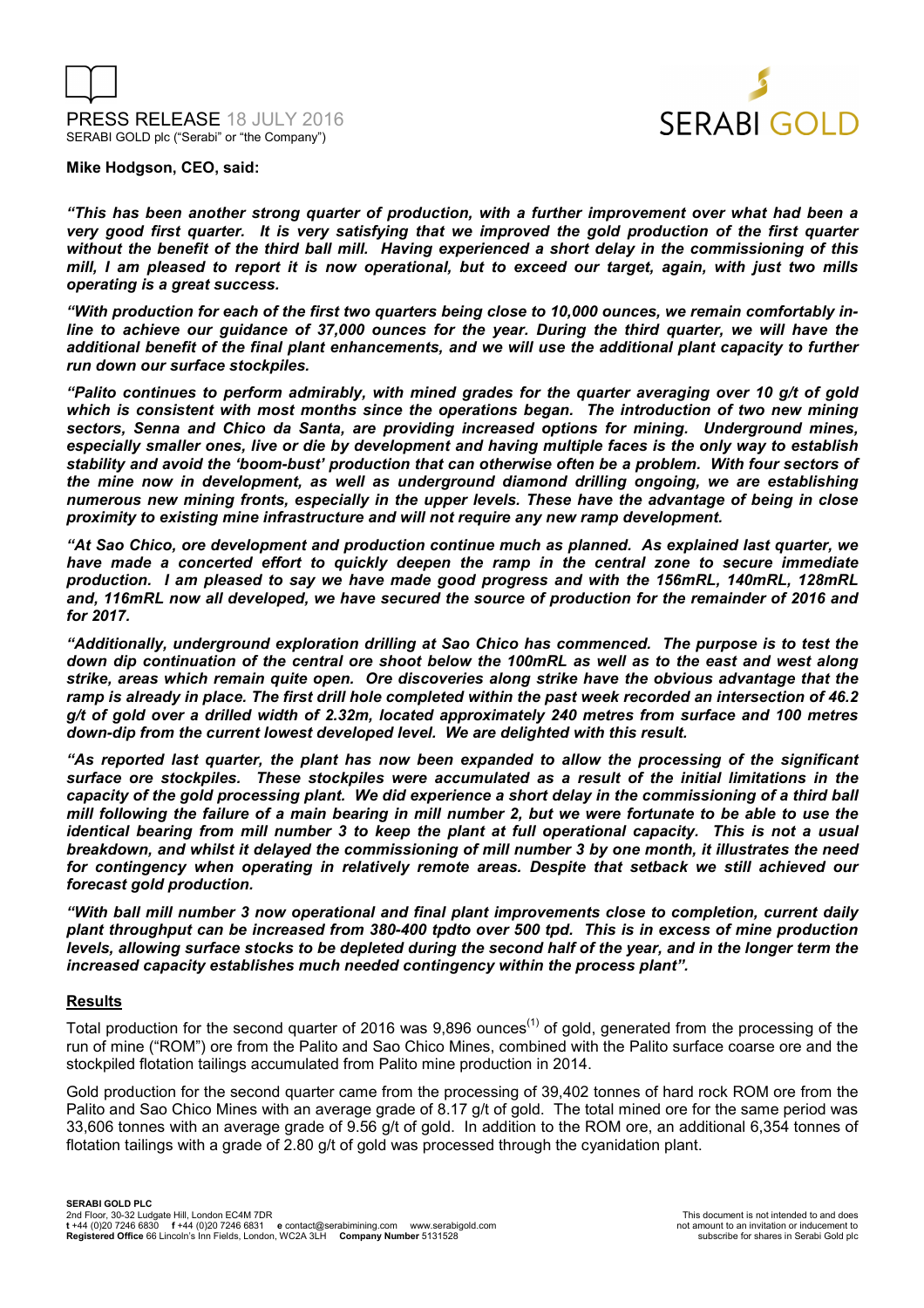



At 30 June 2016, there were coarse ore stocks of approximately 12,000 tonnes with an average grade of 5.0 g/t of gold, and approximately 25,000 tonnes of flotation tails with an average grade of 2.5 g/t of gold. The plant expansion, with mill number 3 now operational, is virtually complete and will provide sufficient incremental capacity to process most of this stockpiled material during the remainder of 2016.

Approximately 1,900 metres of horizontal development has been completed during the quarter at the Palito Mine, of which 943 metres is represented by ore development, with the balance being on the development of ramps, cross cuts and stope preparation.

At the Sao Chico Mine a total of 1,031 metres of horizontal development was completed, of which 598 metres represents ore development, with much of the balance being ramp development and cross cuts reflecting the ongoing deepening of the mine. Mine production from Sao Chico was 8,408 tonnes of ore extracted, at a grade of 6.81 g/t of gold. Most of this ore has been generated from development mining, however there will be a greater contribution of ore coming from production areas during the second half of the year.

#### **2016 Guidance**

The Company expects to produce 28,000 ounces of gold during 2016 from the processing of Palito ROM and the Palito stockpiles. With the Sao Chico Mine now under development, the Company also anticipates production of 9,000 ounces of gold from ore mined at Sao Chico, and as a result, with close to 20,000 ounces of gold production by mid-year, the Company remains confident of achieving its production forecast of 37,000 ounces of gold for the year. Whilst we have forecast an All-In Sustaining Cost of between US\$840 to US\$870 per ounce, this guidance was predicated on a significantly weaker Brazilian Real at the beginning of the year. The Brazilian Real has strengthened against the US Dollar by approximately 20% since the start of 2016, much of which has occurred in this last quarter, and this will impact on our reported costs in US Dollars. Commentators have been predicting a weakening of the Brazilian Real in the second half of 2016 and we will continually be reviewing our cost guidance to reflect the potential effects of changing exchange rates.

| Chico)                                |                     |              |                         |                |        |
|---------------------------------------|---------------------|--------------|-------------------------|----------------|--------|
|                                       |                     | Quarter<br>1 | Quarter<br>$\mathbf{2}$ | H <sub>1</sub> | H1     |
|                                       |                     | 2016         | 2016                    | 2016           | 2015   |
| Horizontal development -<br>Palito    | <b>Metres</b>       | 1,900        | 1,910                   | 3,810          | 3,404  |
| Horizontal development - Sao<br>Chico | <b>Metres</b>       | 1,025        | 1,031                   | 2,056          | 1,058  |
| Horizontal development - Total        | <b>Metres</b>       | 2,925        | 2,941                   | 5,866          | 4,462  |
| Mined ore - Palito                    | <b>Tonnes</b>       | 26,752       | 25,198                  | 51,950         | 54,864 |
|                                       | Gold grade<br>(g/t) | 11.84        | 10.48                   | 11.18          | 10.17  |
| Mined ore – Sao Chico                 | Tonnes              | 10,794       | 8,408                   | 19,202         | 9,128  |
|                                       | Gold grade<br>(g/t) | 9.00         | 6.81                    | 8.04           | 8.47   |
| Mined ore - Total                     | Tonnes              | 37,546       | 33,606                  | 71,152         | 63,992 |
|                                       | Gold grade<br>(g/t) | 11.02        | 9.56                    | 10.33          | 9.85   |
| Milled ore                            | Tonnes              | 36,615       | 39,402                  | 76,017         | 63,662 |
|                                       | Gold grade<br>(g/t) | 8.58         | 8.17                    | 8.37           | 8.36   |
| Gold production (1)                   | Ounces              | 9,771        | 9,896                   | 19,667         | 15,626 |

# **SUMMARY PRODUCTION STATISTICS FOR THE SIX MONTHS ENDED 30 JUNE 2016 (Palito & Sao**

(1) Gold production figures are subject to amendment pending final agreed assays of the gold content of the copper/gold concentrate and the gold bullion when smelting and refining processes are completed.

(2) Gold production totals for 2016 include treatment of 11.053 tonnes of flotation tails